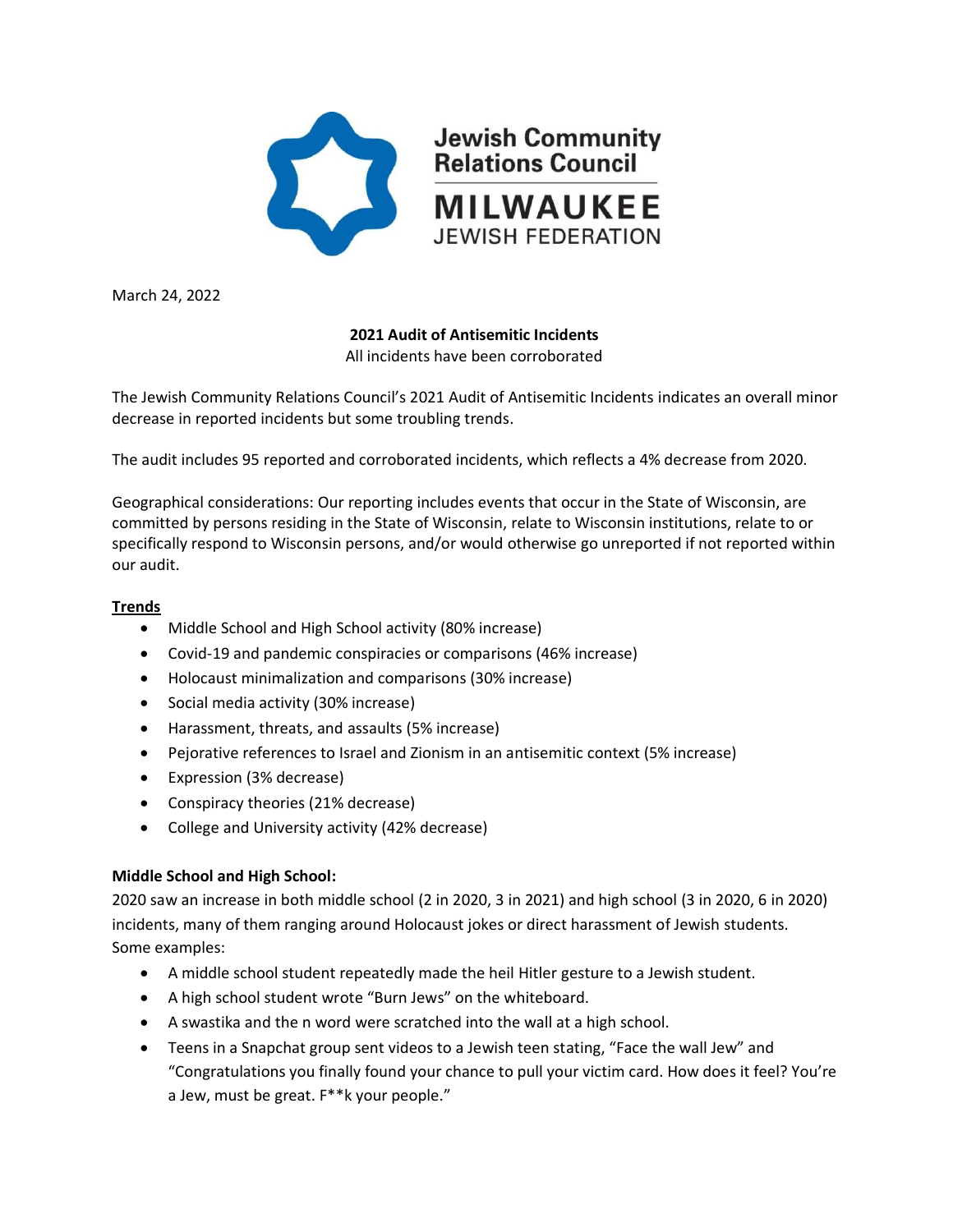### **Covid-19 and pandemic conspiracies or comparisons:**

With the start of the global pandemic in 2020 there emerged conspiracies of Jewish or Israeli involvement with spreading or creating Covid-19, and in 2021 we saw an increase in these conspiracies spread through social media.

Some examples:

- A flyer was distributed stating, "Every single aspect of the covid agenda is Jewish" was given to a student at Kenosha Tremper High School as well as found on residential driveways. The flyer including a list of CDC staff, covid advisors, and vaccine scientists all marked as being Jewish and ended with "Remember…those who argue that 'if you're against lockdowns, you're against state power' were literally Shabbos goy carrying out the will of the Jews, wittingly or unwittingly."
- A comment made on the Washington Ozaukee Public Health Department's Facebook post about vaccine numbers showed a swastika made of arms giving themselves a vaccine.

#### **Holocaust minimalization and comparisons:**

Holocaust denial has always been clear cut antisemitism, but increasingly we have seen Holocaust minimalization which is just as dangerous as it desensitizes people to the horrific acts of the Holocaust. In 2021 we saw an increase in minimizing the scope, impact, and severity of the Holocaust. During the pandemic we also saw the comparison of the mask and vaccine requirements and the lockdown to the Holocaust often times for political or opinioned statements.

Some examples:

- Comments were made on the WISN 12 News post for Holocaust Remembrance Day that included: "Sure as soon as yall remember 'REAL' holocaust… gtf0h"
- A message sent to a Jewish institution's Facebook page that said "Happy Holocaust" with pictures of emaciated Jews in concentration camps from the Holocaust.
- Comments made on a video of the Holocaust Education Bill Signing include: "Ever wondered why they keep pushing the lie?", "Indoctrination bill", "Claiming the right to be, and feel eternally victimized", "Remember they are a tiny opressed [sic] minority with no power", "What's this? A bill to ban history and teach their-story instead?"
- Milwaukee Local shared a picture of the Auschwitz train station with the caption "The horrific truth is…if people were told to get into boxcars to be taken to 'virus protection camps' many of them would rush to get in line" with the added comments "People have forgotten history. Are you that blind you cannot see history repeating itself? #WakeUp".
- At a protest against vaccine mandates several people had signs comparing vaccine requirements to the Holocaust. Including a sign with a yellow star of David that said "unvaccinated" and "Mandated experimental drugs is Nazism".

#### **Harassment, threats, and assaults:**

There was a small increase between 2020 and 2021, continuing the trend over the past few years of the incidences of direct, personal acts of antisemitism increasing (from 6 in 2016, 15 in 2017, 16 in 2018, 40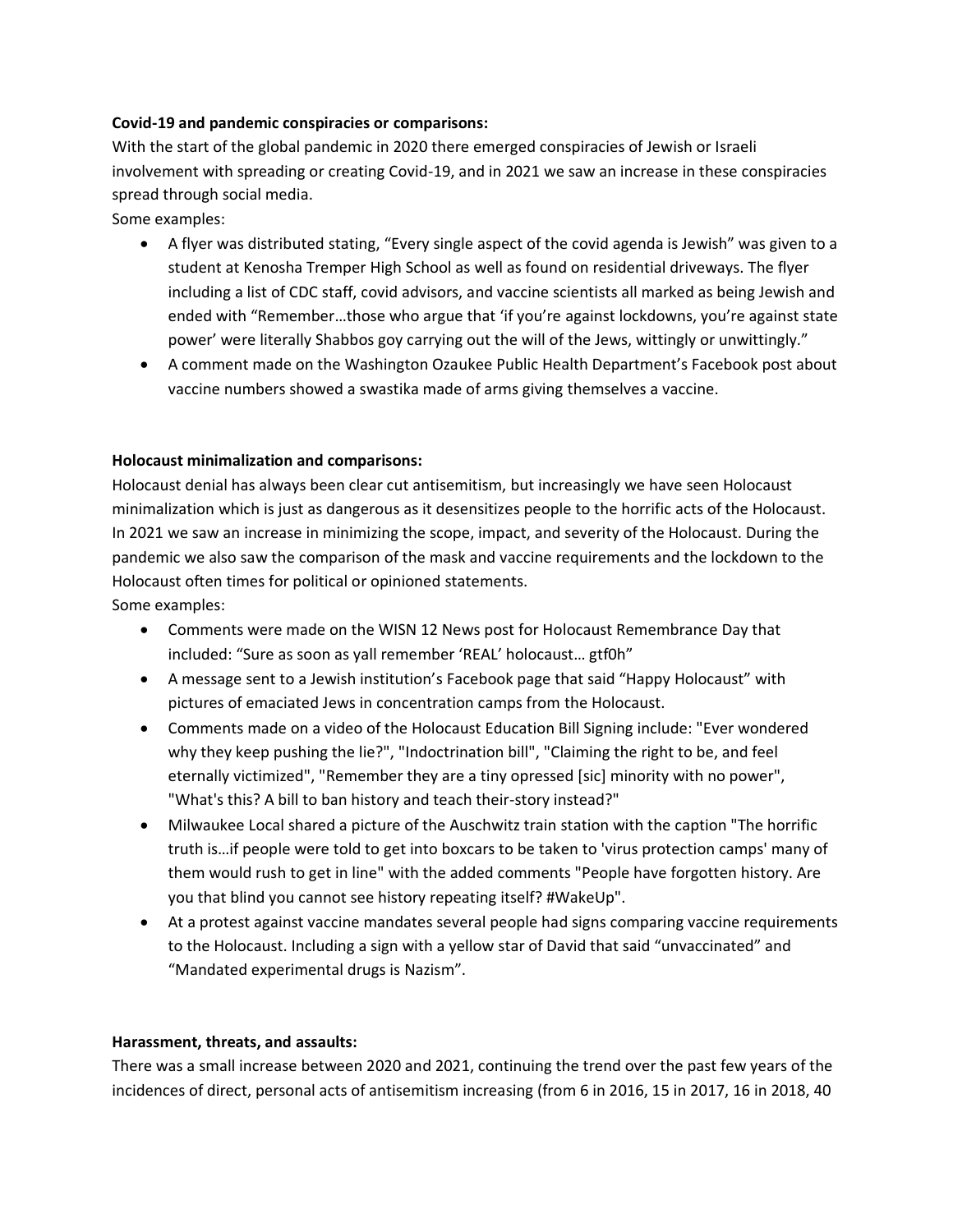in 2019, 22 in 2020). This trend points to a shift in how people express their antisemitic sentiments. The number may have gone down but the incidents are more severe, they are bolder, more open, more personal, and more threatening.

Some examples:

- A man chased three Orthodox Jewish community members yelling "I know who you are! I know you worship Yahweh!"
- Protestors stood outside a synagogue during Friday night services angrily shouting about Jews, Israel, and the Rabbi.
- A Jewish woman was asked "Eres Judia o eres Jodida?!" which translates to "Are you Jewish or just f\*\*\*\*d up?!"
- A Jewish institution received a message titled "F\*\*k you, kikes" and stated "Considering jews only 2% of population, and that most of those are secular, non-observant jews, jew holiday relevant to an even tinier proportion of the population. What's next? School to be chastised for opening on some Haitian voodoo holiday too? Maybe you kikes should go to university in Israel if your millions of stupid holidays are so critical. This is not Israel. This is not a jew country, you oven-dodging kikes."
- A Jewish institution received 100 messages from the same person with topics ranging from Jewish power, antisemitic conspiracies, Holocaust denial, replacement theory, and Zionist control.
- A man wearing a Star of David necklace was shoved while being cursed at for being a Jew.

## **Pejorative references to Israel and Zionism:**

This audit recognizes the legitimate criticism of Israel and Zionism. Not all anti-Israel activity is antisemitism. Generally, such activity crosses the line when all Jews are held responsible for the actions of Israel; when Israel is denied the right to exist as a Jewish state and equal member of the global community; and when traditional antisemitic symbols, images, or theories are used (Source: ADL). In 2021, the number of incidents making pejorative references to Israel and Zionism rose 5% from the year prior, with the majority of the incidents happened in May during the conflict in Israel. Some examples:

- A comment made locally on social media "Israel has one of the strongest armies in the world. They also control a lot of the world and politics."
- A comment on a local news story "why would anyone support the greedy money hungry Jews? DEFUND ISRAEL! no more Israel is a great thing #FUKJews"
- An email to a Jewish institution, "Don't know one care about a jew holocaust this is America. The only holocaust that matters on this land is the native America one. Jewish business belongs in Israel not here Jewish lobbyist have corrupted our law and all Jews need to be live in Israel. American will turn on all Jews and Israel. Get the f\*\*k of our land." [all errors from original]
- Bike path was spray painted with the phrase "Free the USA from Zionist Control" in two locations.